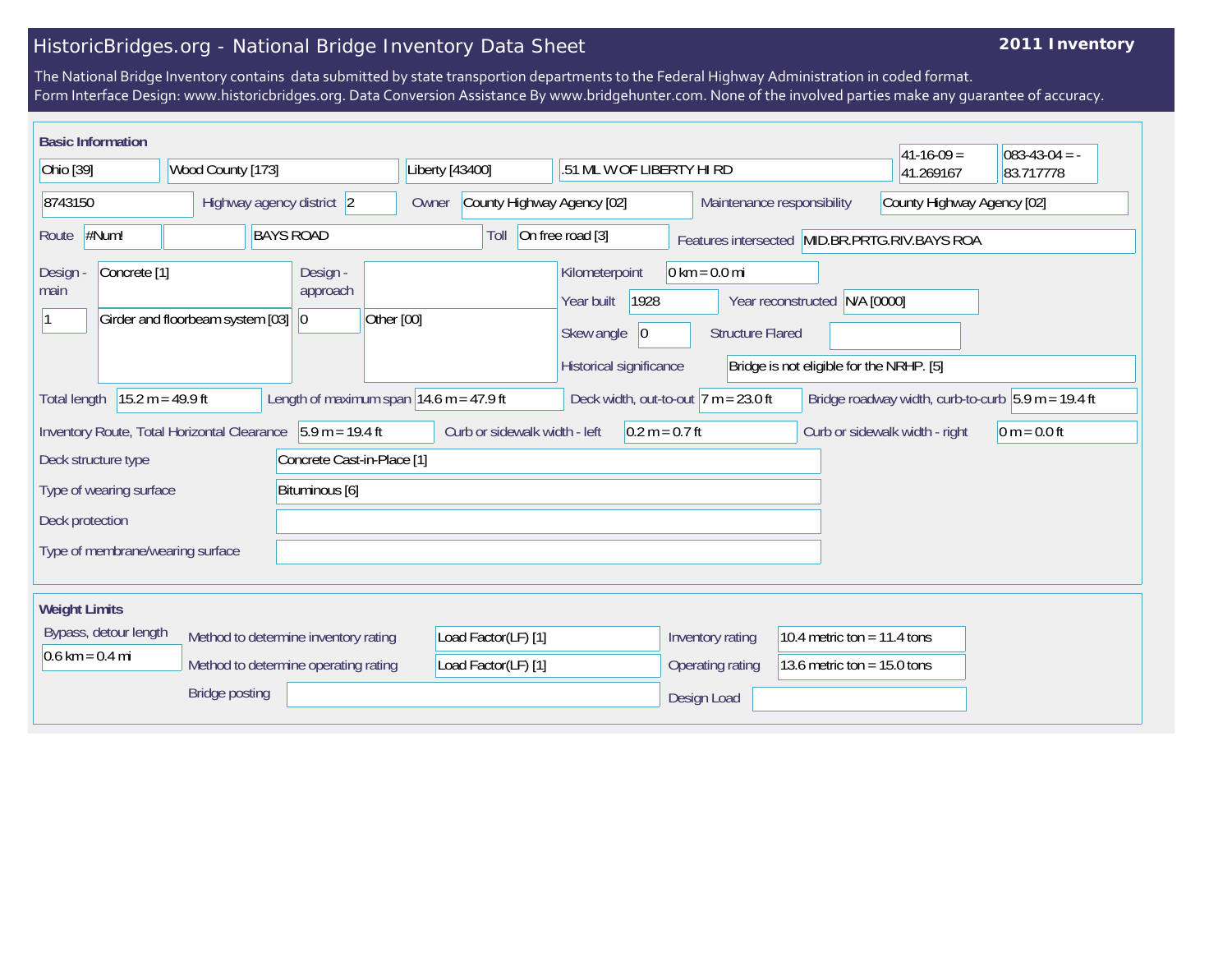| <b>Functional Details</b>                                                              |                                                                                         |                                                                        |  |  |  |  |  |  |  |
|----------------------------------------------------------------------------------------|-----------------------------------------------------------------------------------------|------------------------------------------------------------------------|--|--|--|--|--|--|--|
| 50<br>Average daily truck traffi   0<br>Average Daily Traffic                          | Year 1993<br>Future average daily traffic<br>%                                          | 2029<br>69<br>Year                                                     |  |  |  |  |  |  |  |
| Road classification<br>Local (Rural) [09]                                              | Approach roadway width<br>$8.5 m = 27.9 ft$                                             |                                                                        |  |  |  |  |  |  |  |
| Type of service on bridge Highway [1]                                                  | Direction of traffic 2 - way traffic [2]                                                | Bridge median                                                          |  |  |  |  |  |  |  |
| Parallel structure designation                                                         | No parallel structure exists. [N]                                                       |                                                                        |  |  |  |  |  |  |  |
| Type of service under bridge<br>Waterway [5]                                           | Navigation control<br>Lanes under structure<br>$ 0\rangle$                              |                                                                        |  |  |  |  |  |  |  |
| Navigation vertical clearanc<br>$0 = N/A$                                              | Navigation horizontal clearance $ 0 = N/A$                                              |                                                                        |  |  |  |  |  |  |  |
| Minimum navigation vertical clearance, vertical lift bridge                            |                                                                                         | Minimum vertical clearance over bridge roadway<br>$99.99 m = 328.1 ft$ |  |  |  |  |  |  |  |
| Minimum lateral underclearance reference feature Feature not a highway or railroad [N] |                                                                                         |                                                                        |  |  |  |  |  |  |  |
| Minimum lateral underclearance on right $0 = N/A$                                      | Minimum lateral underclearance on left $0 = N/A$                                        |                                                                        |  |  |  |  |  |  |  |
| Minimum Vertical Underclearance $ 0 = N/A$                                             | Minimum vertical underclearance reference feature Feature not a highway or railroad [N] |                                                                        |  |  |  |  |  |  |  |
| Appraisal ratings - underclearances N/A [N]                                            |                                                                                         |                                                                        |  |  |  |  |  |  |  |
|                                                                                        |                                                                                         |                                                                        |  |  |  |  |  |  |  |
| <b>Repair and Replacement Plans</b>                                                    |                                                                                         |                                                                        |  |  |  |  |  |  |  |
| Type of work to be performed                                                           | Work done by                                                                            |                                                                        |  |  |  |  |  |  |  |
|                                                                                        | Bridge improvement cost<br>Roadway improvement cost                                     |                                                                        |  |  |  |  |  |  |  |
|                                                                                        | Length of structure improvement<br>Total project cost                                   |                                                                        |  |  |  |  |  |  |  |
|                                                                                        | Year of improvement cost estimate                                                       |                                                                        |  |  |  |  |  |  |  |
|                                                                                        | Border bridge - state                                                                   | Border bridge - percent responsibility of other state                  |  |  |  |  |  |  |  |
|                                                                                        | Border bridge - structure number                                                        |                                                                        |  |  |  |  |  |  |  |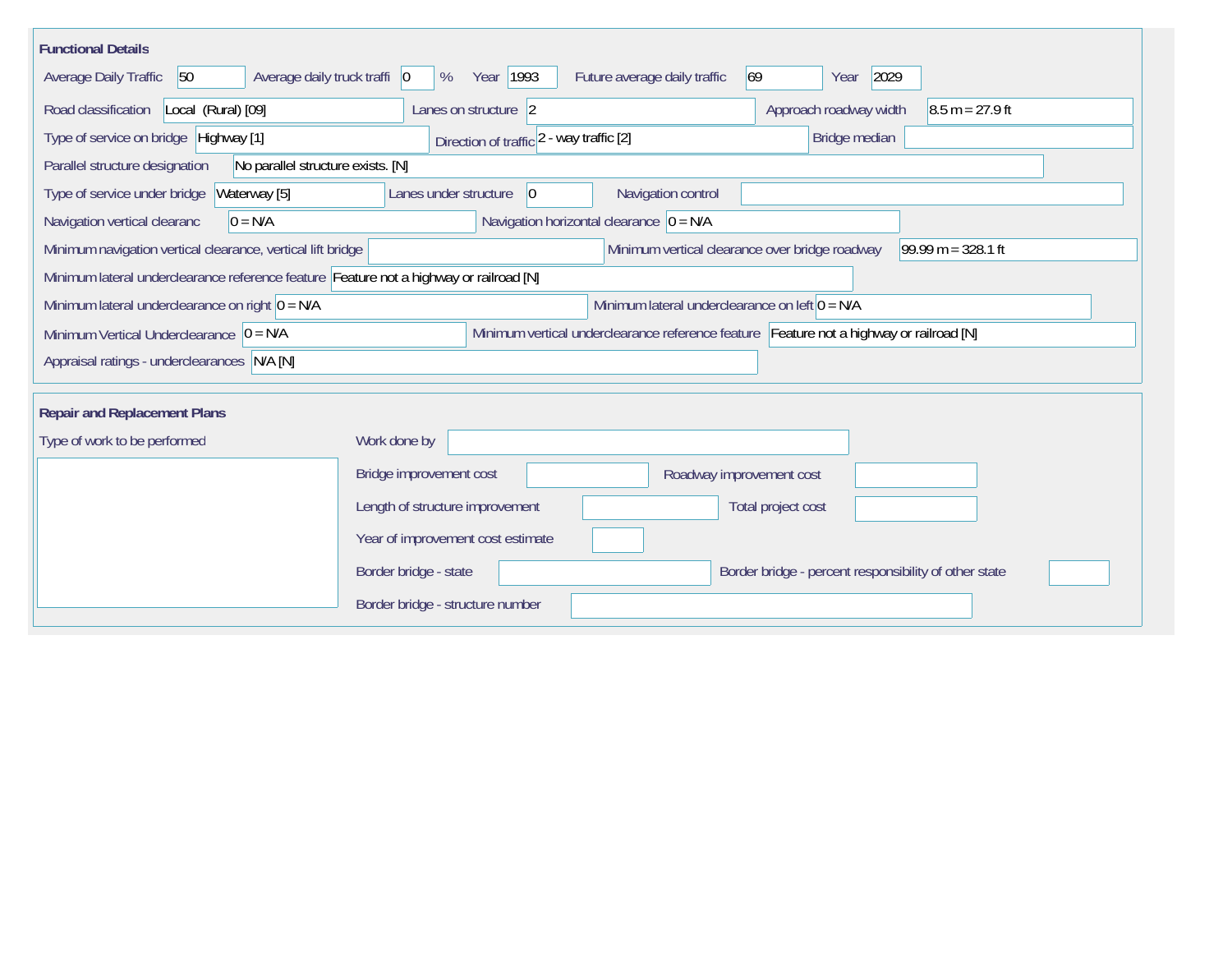| <b>Inspection and Sufficiency</b>                                                            |                                                                                    |                                          |                                                                                                                    |  |  |  |  |
|----------------------------------------------------------------------------------------------|------------------------------------------------------------------------------------|------------------------------------------|--------------------------------------------------------------------------------------------------------------------|--|--|--|--|
| Structure status<br>Posted for load [P]                                                      |                                                                                    | Appraisal ratings -<br>structural        | Basically intolerable requiring high priority of corrrective action [3]                                            |  |  |  |  |
| Condition ratings - superstructur                                                            | Serious <sup>[3]</sup>                                                             | Appraisal ratings -<br>roadway alignment | Equal to present minimum criteria [6]                                                                              |  |  |  |  |
| Condition ratings - substructure                                                             | Poor $[4]$                                                                         | Appraisal ratings -                      | Meets minimum tolerable limits to be left in place as is [4]                                                       |  |  |  |  |
| Condition ratings - deck                                                                     | Poor $[4]$                                                                         | deck geometry                            |                                                                                                                    |  |  |  |  |
| Countermeasures have been installed to mitigate an existing problem with scour. [7]<br>Scour |                                                                                    |                                          |                                                                                                                    |  |  |  |  |
| Channel and channel protection                                                               | minor stream bed movement evident. Debris is restricting the channel slightly. [6] |                                          | Bank is beginning to slump. River control devices and embankment protection have widespread minor damage. There is |  |  |  |  |
| Equal to present minimum criteria [6]<br>Appraisal ratings - water adequacy                  |                                                                                    |                                          | Structurally deficient [1]<br>Status evaluation                                                                    |  |  |  |  |
| Pier or abutment protection                                                                  |                                                                                    |                                          | 30.9<br>Sufficiency rating                                                                                         |  |  |  |  |
| Not applicable. Used if structure is not a culvert. [N]<br><b>Culverts</b>                   |                                                                                    |                                          |                                                                                                                    |  |  |  |  |
| Traffic safety features - railings                                                           |                                                                                    |                                          |                                                                                                                    |  |  |  |  |
| Traffic safety features - transitions                                                        |                                                                                    |                                          |                                                                                                                    |  |  |  |  |
| Traffic safety features - approach guardrail                                                 |                                                                                    |                                          |                                                                                                                    |  |  |  |  |
| Traffic safety features - approach guardrail ends                                            |                                                                                    |                                          |                                                                                                                    |  |  |  |  |
| March 2011 [0311]<br>Inspection date                                                         | Designated inspection frequency                                                    | $ 12\rangle$                             | <b>Months</b>                                                                                                      |  |  |  |  |
| Underwater inspection                                                                        | Not needed [N]                                                                     | Underwater inspection date               |                                                                                                                    |  |  |  |  |
| Fracture critical inspection                                                                 | Not needed [N]                                                                     | Fracture critical inspection date        |                                                                                                                    |  |  |  |  |
| Other special inspection                                                                     | Not needed [N]                                                                     | Other special inspection date            |                                                                                                                    |  |  |  |  |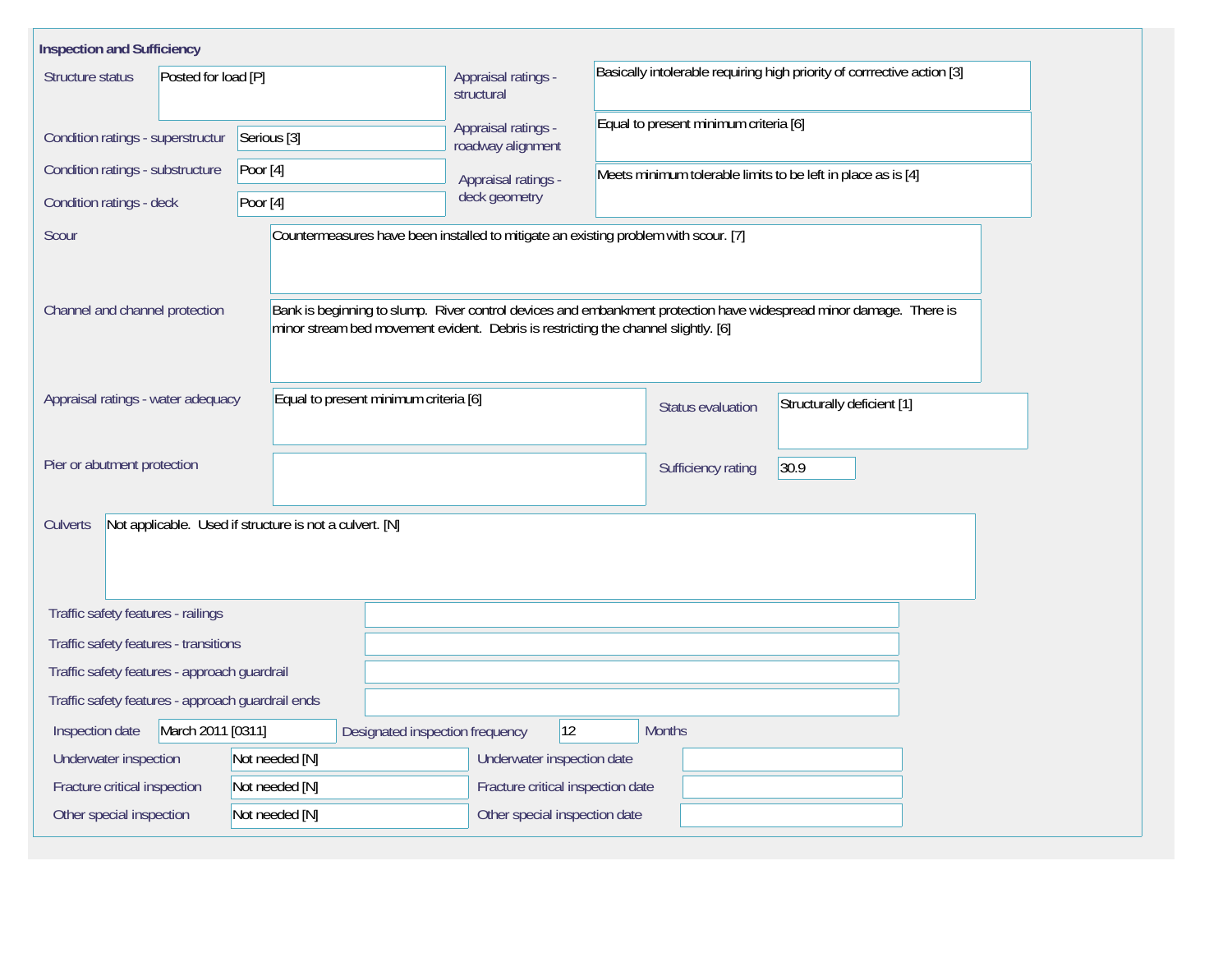| Unit of Measure: English<br>Structure File Number 8743150<br>Sufficiency Rating: 28.9 SD                                                          |                                |                                                    | <b>Bridge Inventory Information</b><br>Inventory Bridge Number: WOO T055C 0004<br>ON MID BR PORTAGE BAYS RD                             |                                       |                              | Report Date 11/30/2012 BM-191 Page: 1 of 2<br>BR. Type CONCRETE / GIRDER / THRU<br>Date of Last Inventory Update: 08/09/2012 |  |  |
|---------------------------------------------------------------------------------------------------------------------------------------------------|--------------------------------|----------------------------------------------------|-----------------------------------------------------------------------------------------------------------------------------------------|---------------------------------------|------------------------------|------------------------------------------------------------------------------------------------------------------------------|--|--|
| District: 02<br>(2)FIPS Code: LIBERTY TWP<br>(9) Direction of Traffic: 2-WAY TRAFFIC<br>(95) Insp: COUNTY (96) Maint: COUNTY (97) Routine: COUNTY |                                | County WOOD<br>$(10)$ Temporary: N                 | (101) Location: 0.5 ML W OF LIBERTY HI RD<br>(103) Route On Bridge: TOWNSHIP<br>(11) Truck Network: N<br>(100) Type Serv: (On): HIGHWAY |                                       |                              | (102) Facility Carried: BAYS ROAD<br>(104) Route Under Bridge: NON-HIGHWAY<br>$(12)$ Parallel: N<br>(Under): WATERWAY        |  |  |
|                                                                                                                                                   | <b>Inventory Route Data</b>    |                                                    | (63) Main Spans Number: 1                                                                                                               | Type: CONCRETE / GIRDER / THRU        |                              |                                                                                                                              |  |  |
| (3) Route On/Under: ON                                                                                                                            |                                |                                                    | Hwy Sys: COUNTY/TOWNSHIP HIGHWAY Approach Spans Number: 0                                                                               | Type: NONE / NONE / NONE              |                              |                                                                                                                              |  |  |
| Route No.: T055C<br>Dir:                                                                                                                          | <b>Des: MAINLINE</b>           | Pref:                                              | Total Spans: 1                                                                                                                          | (65) Max Span: 48 Ft                  |                              | (66) Overall Leng: 50 Ft                                                                                                     |  |  |
| (4) Feature Intersected: MID BR PORTAGE BAYS RD                                                                                                   |                                |                                                    | (70) Substructure                                                                                                                       | (71) Foundation and Scour Information |                              |                                                                                                                              |  |  |
| (5) County: LIB<br>Mileage: 0004                                                                                                                  | Special Desig:                 |                                                    | Abut-Rear Matl: CONCRETE                                                                                                                | <b>Type: SOLID WALL</b>               |                              | Fnd: SPREAD FOOTING                                                                                                          |  |  |
| (6) Avg. Daily Traffic(ADT): 50                                                                                                                   | (7) ADT Year: 1993             |                                                    | Abut-Fwd Matl: CONCRETE                                                                                                                 | Type: SOLID WALL                      |                              | Fnd: SPREAD FOOTING                                                                                                          |  |  |
| (14) NHS: NO - X<br>(8) Truck Traf: 1                                                                                                             | (15) Corridor: N               |                                                    | Pier-Pred Matl: NONE                                                                                                                    | Type: <b>NONE</b>                     |                              | Fnd: NONE/NOT APPLICABLE (SUCH AS CULVERTS)                                                                                  |  |  |
| (16) Functional Class: LOCAL ROAD-RURAL                                                                                                           |                                | (19) Strahnt: Not Applicable Pier-Other Matl: NONE |                                                                                                                                         | Type: NONE                            |                              | Fnd: NONE/NOT APPLICABLE (SUCH AS CULVERTS)                                                                                  |  |  |
|                                                                                                                                                   | <b>Intersected Route Data</b>  |                                                    | Pier-Other Matl: NONE                                                                                                                   | Type: NONE                            |                              | Fnd: NONE/NOT APPLICABLE (SUCH AS CULVERTS)                                                                                  |  |  |
| (22) Route On/Under:                                                                                                                              | Hwy Sys:                       |                                                    | No of Piers Predominate: NN                                                                                                             | Other: NN                             |                              | Other: NN                                                                                                                    |  |  |
| Route No.:<br>Dir:                                                                                                                                | Des:                           | Pref:                                              | (86) Stream Velocity: UUU                                                                                                               |                                       |                              | (74) Scour: COUNTERMEAS INSTALLED TO CORRECT PROBLEM                                                                         |  |  |
| (23) Feature Intersected:                                                                                                                         |                                |                                                    | 189) Dive: N Freq: 0                                                                                                                    | Probe: Y Freq: 12                     |                              | (75) Chan Prot: CONC(CAST-IN-PLACE)                                                                                          |  |  |
| (24) County:<br>Mileage:                                                                                                                          | Special Desig:                 |                                                    | 189) Date of last Dive Insp:                                                                                                            | (152) Drainage Area: 068 Sq Mi        |                              |                                                                                                                              |  |  |
| (25) Avg. Daily Traffic(ADT): 0                                                                                                                   | (26) ADT Year:                 |                                                    |                                                                                                                                         | <b>Clearance Under the Bridge</b>     |                              |                                                                                                                              |  |  |
| (27) Truck Traf: 0<br>(28) NHS: -                                                                                                                 | (29) Corridor:                 |                                                    | (156) Min. Horiz Under Clear:                                                                                                           | <b>NC: 0.0 Ft</b>                     |                              | Card: 0.0 Ft                                                                                                                 |  |  |
| (30) Functional Class:                                                                                                                            |                                | (36) Strahnt: Not Applicable $\sqrt{ }$            | 157) Prac Max Vrt Under Clear:                                                                                                          | $0.0$ Ft                              |                              |                                                                                                                              |  |  |
|                                                                                                                                                   | <b>Clearance On the Bridge</b> |                                                    | (77) Min Vert Under Clear:                                                                                                              | <b>NC: 0.0 Ft</b>                     |                              | Card: 0.0 Ft                                                                                                                 |  |  |
| (154) Min Hriz on Bridge:                                                                                                                         | <b>NC: 0.0 Ft</b>              | Card: 19.3 Ft                                      | (78) Min Lat Under Clear:                                                                                                               | NC: 0.0 / 0.0 Ft                      |                              | Card: 0.0 / 0.0 Ft                                                                                                           |  |  |
| (155) Prac Max Vert On Brg:                                                                                                                       | 9999.9 Ft                      |                                                    | <b>Load Rating Information</b>                                                                                                          |                                       |                              | (88-89) Appraisal                                                                                                            |  |  |
| (67) Min Vrt Clr On Brg:                                                                                                                          | <b>NC: 0.0 Ft</b>              | Card: 9999.9 Ft                                    | (48) Design Load: UNKNOWN [DEFAULT]                                                                                                     |                                       | (Including calculated Items) |                                                                                                                              |  |  |
| (80) Min Latl Clr:                                                                                                                                | NC: 0.0 / 0.0 Ft               | Card: 9.2 / 9.2 Ft                                 | (83) Operating: 15 Ton                                                                                                                  |                                       |                              |                                                                                                                              |  |  |
| (81) Vrt Clr Lft:                                                                                                                                 | $0.0$ Ft                       |                                                    | Inventory: 15 Ton                                                                                                                       |                                       |                              |                                                                                                                              |  |  |
|                                                                                                                                                   | <b>Structure Information</b>   |                                                    | Ohio Percent of Legal Load 30                                                                                                           |                                       | (88) Waterway Adequacy 6     |                                                                                                                              |  |  |
| (38) Bypass Length: 04 Miles                                                                                                                      |                                |                                                    | Year of Rating: 2008                                                                                                                    |                                       | (89) Approach Alignment 6    |                                                                                                                              |  |  |
| (39) Latitude: 41 Deg 16.2 Min                                                                                                                    | Longitude: 83 Deg 43.1 Min     |                                                    | (84) Analysis: LOAD FACTOR (LF)                                                                                                         |                                       | Calc Gen Appraisal: 3        |                                                                                                                              |  |  |
| (40) Toll: ON FREE ROAD                                                                                                                           |                                |                                                    | (85) Rate Soft: BARS Analyzed by: JTY                                                                                                   |                                       | Calc Deck Geometry: 4        |                                                                                                                              |  |  |
| (41) Date Built: 07/01/1928                                                                                                                       | (42) Major Rehabilitation:     |                                                    | Analysis on Bars: NOT ON BARS [DEFAULT]                                                                                                 |                                       | Calc Underclearance: N       |                                                                                                                              |  |  |
| (43)  No. Lanes On: <b>2</b>                                                                                                                      | No. Lanes Under: 0             |                                                    |                                                                                                                                         |                                       | <b>Approach Information</b>  |                                                                                                                              |  |  |
| (44) Horiz Curve: Deg. Min.                                                                                                                       | (45) Skew: 0 Deg               |                                                    | (109) Approach Guardrail: NONE                                                                                                          |                                       |                              |                                                                                                                              |  |  |
| (49) App. Rdw Width: 28 Ft                                                                                                                        | (50) Brg. Rdw Width: 19.3 Ft   |                                                    | 110) Approach Pavement: BITUMINOUS                                                                                                      |                                       | (111) Grade: GOOD            |                                                                                                                              |  |  |
| (51) Deck Width: 23.0 Ft                                                                                                                          | Deck Area: 1152 Sq. Ft         |                                                    |                                                                                                                                         |                                       |                              |                                                                                                                              |  |  |
| (52) Median Type: NONE / NON BARRIE / NO JOINT                                                                                                    |                                |                                                    |                                                                                                                                         |                                       | <b>Culvert Information</b>   |                                                                                                                              |  |  |
| (53) Bridge Median: NO MEDIAN                                                                                                                     |                                |                                                    | (131) Culvert Type: NONE/NOT APPLICBLE                                                                                                  |                                       | (127) Length: 0.0 Ft         |                                                                                                                              |  |  |
| (54) Sidewalks:                                                                                                                                   | (left) $0$ Ft                  | (right) 0 Ft                                       | 129) Depth of Fill: 0.0 Ft                                                                                                              |                                       | (130) Headwalls: <b>NONE</b> |                                                                                                                              |  |  |
| (55) Type Curb or Sidewalks:                                                                                                                      |                                |                                                    |                                                                                                                                         |                                       | <b>General Information</b>   |                                                                                                                              |  |  |
| (Left) Matl: CONCRETE                                                                                                                             | Type: SAFETY CURB(<=2')        |                                                    | (121) Main Member CONCRETE GIRDER                                                                                                       |                                       |                              | (122) Moment Plate: NONE                                                                                                     |  |  |
| (Right) Matl: <b>NONE</b>                                                                                                                         | Type: NONE                     |                                                    | 169) Expansion Joint: OTHER                                                                                                             |                                       |                              |                                                                                                                              |  |  |
| (56) Flared: N                                                                                                                                    | (57) Composite: non-composite  |                                                    | 124) Bearing Devices: SLIDING (OTHER)/NONE                                                                                              |                                       |                              |                                                                                                                              |  |  |
| (58) Railing: REINFORCED CONCRETE PARAPET                                                                                                         |                                |                                                    | 126) Navigation: Control-N                                                                                                              | Vert Clr: 0.0 Ft                      |                              | Horiz Clear:: 0.0 Ft                                                                                                         |  |  |
| (59) Deck Drainage: NONE                                                                                                                          |                                |                                                    | 193) Spec Insp: N                                                                                                                       | Freq: 0                               |                              | Date:                                                                                                                        |  |  |
| (60) Deck Type: REINF CONCRT (PRESTRSD, PRECAST                                                                                                   |                                |                                                    | 188) Fracture Critical Insp: N                                                                                                          | Freq: $0$                             |                              | Date:                                                                                                                        |  |  |
| (61) Deck Protection: External: NONE                                                                                                              |                                |                                                    | 138) Long Member: TWO GIRDER BRIDGE                                                                                                     |                                       |                              | (135) Hinges: NOT APPLICABLE                                                                                                 |  |  |
| Internal: NONE                                                                                                                                    |                                |                                                    | 141) Structural Steel Memb: NONE                                                                                                        |                                       |                              | (139) Framing: NONE                                                                                                          |  |  |
| (62) Wearing Surface: BITUM (ASPHLT CONCRT)                                                                                                       |                                |                                                    |                                                                                                                                         |                                       |                              | Railing: NONE                                                                                                                |  |  |
| Thickness: 2.0 in<br>(119) Date of Wearing Surface: 01/01/1976                                                                                    |                                |                                                    | Pay Wt: 0 pounds                                                                                                                        | Prime Loc: NONE                       |                              | Paint: NONE                                                                                                                  |  |  |
| Slope Protection: SOIL                                                                                                                            |                                |                                                    | <b>Bridge Dedicated Name:</b>                                                                                                           |                                       |                              |                                                                                                                              |  |  |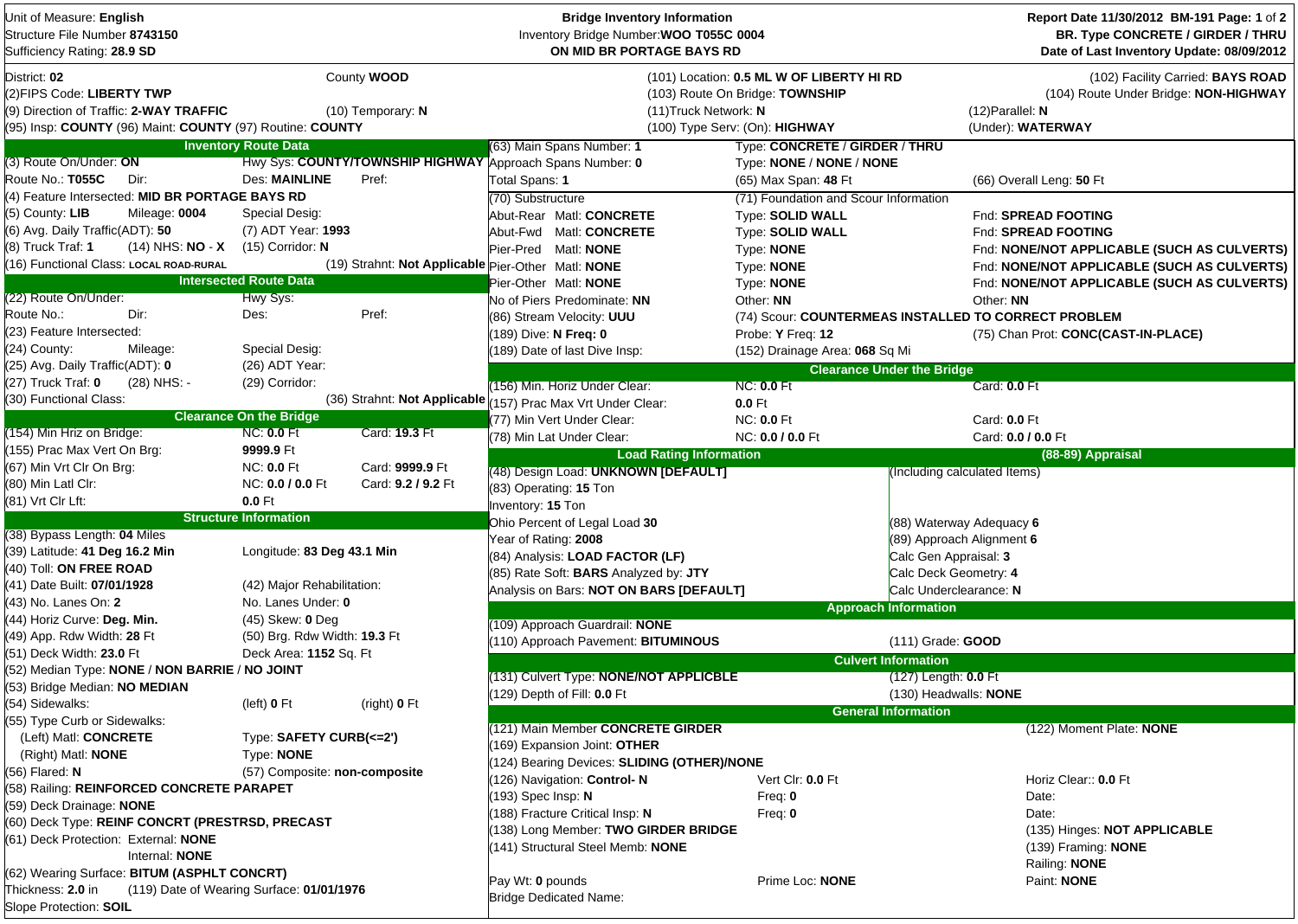| Unit of Measure: English<br>Structure File Number 8743150<br>Sufficiency Rating: 28.9 SD                                                                                                                                                                                                                                                  |                                                                        |                                                                                                                                                                |                                                                                                                                                               |                                                                                      | <b>Bridge Inventory Information</b><br>Inventory Bridge Number: WOO T055C 0004<br>ON MID BR PORTAGE BAYS RD                                                                                                                                                         |                                 |                                                                                                                                                                        | Report Date 11/30/2012 BM-191 Page: 2 of 2<br><b>BR. Type CONCRETE/GIRDER/THRU</b><br>Date of Last Inventory Update: 08/09/2012 |
|-------------------------------------------------------------------------------------------------------------------------------------------------------------------------------------------------------------------------------------------------------------------------------------------------------------------------------------------|------------------------------------------------------------------------|----------------------------------------------------------------------------------------------------------------------------------------------------------------|---------------------------------------------------------------------------------------------------------------------------------------------------------------|--------------------------------------------------------------------------------------|---------------------------------------------------------------------------------------------------------------------------------------------------------------------------------------------------------------------------------------------------------------------|---------------------------------|------------------------------------------------------------------------------------------------------------------------------------------------------------------------|---------------------------------------------------------------------------------------------------------------------------------|
|                                                                                                                                                                                                                                                                                                                                           |                                                                        | <b>General Information (Continued)</b>                                                                                                                         |                                                                                                                                                               |                                                                                      |                                                                                                                                                                                                                                                                     |                                 | <b>Original Plans Information</b>                                                                                                                                      |                                                                                                                                 |
| (---) Hist Significance: NOT HISTORIC<br>(---) Hist Builder: NONE N/A<br>(69) Hist Type: SHAPED<br>(161) Special Features (see below):<br>(105) Border Bridge State: Resp % (106) SFN:<br>(90) Type Work: -<br>(90) Length: Ft<br>(90) Bridge Cost (\$1000s): 0<br>(90) Roadway Cost (\$1000s): 0<br>(90) Total Project Cost (\$1000s): 0 |                                                                        | <b>Proposed Improvements</b><br>(90) Year:                                                                                                                     | Hist Build Year: 1928                                                                                                                                         | $(69)$ NBIS: Y<br><b>Programming Info</b><br>PID Number:<br>PID Status:<br>PID Date: | (142) Fabricator:<br>(143) Contractor:<br>(144) Ohio Original Construction Project No.:<br>(---) Microfilm Reel:<br>(151) Standard Drawing:<br>Aperture Cards: Orig: N Repair: N Fabr: N<br>Plan Information Available: 1PLAN INFORMATION AVAILABLE<br>.1044<br>10. | 2.<br>5.<br>8.                  | (153) Repair Projects<br>3.<br>6.<br>9.                                                                                                                                |                                                                                                                                 |
| (91) Future ADT (On Bridge): 0                                                                                                                                                                                                                                                                                                            |                                                                        |                                                                                                                                                                | (92) Year of Future ADT: 2029                                                                                                                                 |                                                                                      |                                                                                                                                                                                                                                                                     |                                 |                                                                                                                                                                        |                                                                                                                                 |
| <b>Inspection Summary</b>                                                                                                                                                                                                                                                                                                                 |                                                                        |                                                                                                                                                                | (I-69) Survey Items                                                                                                                                           |                                                                                      |                                                                                                                                                                                                                                                                     | <b>Utilities</b>                |                                                                                                                                                                        | <b>Special Features</b>                                                                                                         |
| $(I-8)$ Deck:<br>(I-32) Superstructure:<br>(I-42) Substructure:<br>(I-50) Culvert:<br>I-54) Channel:<br>(I-60) Approaches:<br>I-66) General Appraisial: 3<br>I-66) Operational Status: P<br>nspection Date:<br>(94) Desig Insp Freq:                                                                                                      | $\overline{\mathbf{3}}$<br>3<br>3<br>7<br>5<br>01/30/2012<br>12 Months | Railings:<br>Transitions:<br>Guardrail:<br>Rail Ends:<br>In Depth:<br><b>Fracture Critical:</b><br>Scour Critical:<br>Critical Findings:<br>Insp. Update Date: | <b>N NONE N/A</b><br><b>N NONE N/A</b><br><b>N NONE N/A</b><br><b>N NONE N/A</b><br><b>N NONE N/A</b><br><b>N NONE N/A</b><br><b>N NONE N/A</b><br>02/24/2012 | 0 DOES NOT MEET CURRENT STANDARDS (46) Electric:                                     | Gas:<br>Sanitary Sewer:<br>Telephone:<br>TV Cable:<br>Water:<br>Other:                                                                                                                                                                                              | N<br>N<br>N<br>N<br>N<br>N<br>N | (161) Lighting:<br>Fencing:<br>Glare-Screen:<br>Splash-Guard:<br>Catwalks:<br>Other-Feat:<br>$(184)$ Signs-on:<br>Signs-Under:<br>(162) Fence-Ht:<br>(163) Noise Barr: | N<br>N<br>N<br>N<br>N<br>N<br>N<br>N<br>$0.0$ Ft<br>N                                                                           |
| SFNs Replacing this retired bridge:<br>SFNs That where replaced by this bridge:<br>This bridge was retired and copied to:<br>The bridge was copied from:                                                                                                                                                                                  |                                                                        |                                                                                                                                                                |                                                                                                                                                               |                                                                                      | <b>INV Field Bridge Marker:</b><br><b>INT Field Bridge Marker:</b>                                                                                                                                                                                                  |                                 | WOO-T055C-0004 -<br>---                                                                                                                                                |                                                                                                                                 |

## **PONTIS CoRe elements and Condition States**

| <b>Elem No. CoRe Element Description</b> |  | <b>Total Quantity Unit Meas.</b>   | <b>Condition State</b><br>Percents(*) |  |  |  |           |
|------------------------------------------|--|------------------------------------|---------------------------------------|--|--|--|-----------|
|                                          |  |                                    |                                       |  |  |  | 1 2 3 4 5 |
|                                          |  |                                    |                                       |  |  |  |           |
|                                          |  | (*) Percentages Should add to 100% |                                       |  |  |  |           |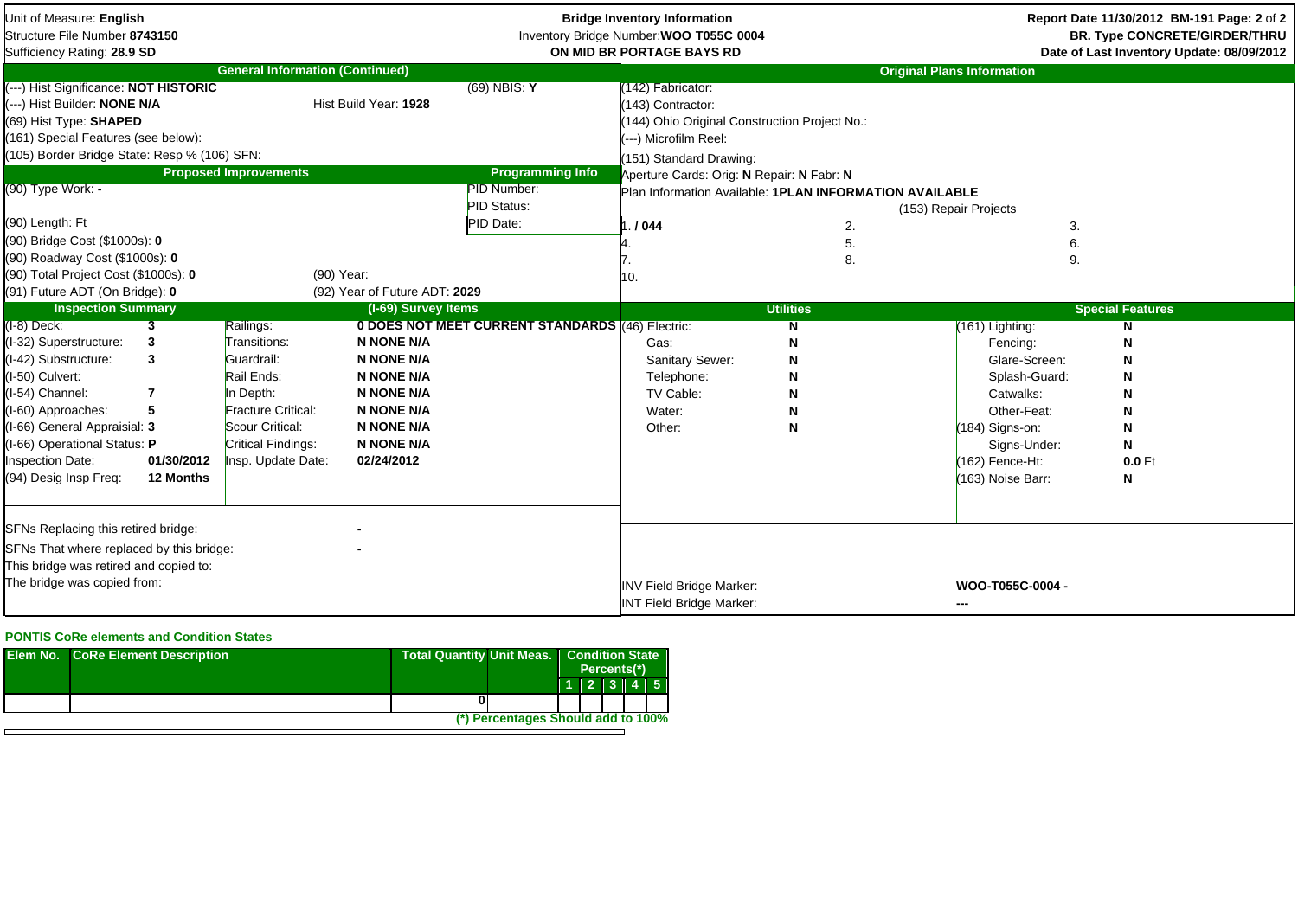## STATE OF OHIO DEPARTMENT OF TRANSPORTATION **BRIDGE INSPECTION REPORT**

BR-86 REV 02-95

| $8$   7   4   3   1   5   0<br><b>Structure File Number</b> | Bridge Number WOO T055C 0004<br><b>ROUTE</b>                                               |                | UNIT                     | <b>LIBERTY TWP</b>                         |                                     | Date Built 07/01/1928                                      |                |
|-------------------------------------------------------------|--------------------------------------------------------------------------------------------|----------------|--------------------------|--------------------------------------------|-------------------------------------|------------------------------------------------------------|----------------|
| District 02 Bridge Type <b>CONCRETE/GIRDER/THRU</b>         |                                                                                            |                | <b>Type Service</b><br>1 |                                            | <b>15 MID BR PORTAGE BAYS RD</b>    | <b>WOO</b>                                                 |                |
| <b>DECK</b>                                                 | Out/Out 23.0                                                                               |                |                          |                                            |                                     | $THCK = 2.0$                                               |                |
| 1. Floor                                                    | 1-REINF CONCRT (PRESTRSD 8                                                                 | 3              | 2. Wearing Surface       |                                            |                                     | 6-BITUM (ASPHLT CONCRT)<br>41                              | $\overline{2}$ |
|                                                             | 1-CONCRETE                                                                                 | 3              |                          |                                            |                                     | W.S. Date = $01/01/1976$                                   |                |
| 3. Curbs, Sidewalks, Walkways                               | N-NONE<br>$\overline{9}$                                                                   |                | 4. Median                |                                            |                                     | 42                                                         |                |
|                                                             |                                                                                            | $\overline{c}$ |                          |                                            |                                     |                                                            | $\overline{2}$ |
| 5. Railing                                                  | 1-REINFORCED CONCRETE PA 10                                                                |                | 6. Drainage              |                                            | N-NONE                              | 43                                                         |                |
| 7. Expansion Joints                                         | 0-OTHER 11                                                                                 | $\overline{c}$ | 8. Summary               |                                            |                                     | 44                                                         | $\sqrt{3}$     |
| <b>SUPERSTRUCTURE</b>                                       | MAX.SPAN=48                                                                                |                |                          |                                            |                                     |                                                            |                |
| 9. Alignment                                                | 12                                                                                         | 1              |                          | 10. Beams/Girders/Slab                     | <b>5-CONCRETE GIRDER</b>            | 45                                                         | 3              |
|                                                             | TOT.LGTH=50                                                                                |                |                          |                                            |                                     |                                                            |                |
| 11. Diaphragms or Crossframes                               | 13                                                                                         |                | 12. Joists/Stringers     |                                            |                                     | 46                                                         |                |
|                                                             |                                                                                            | $\overline{2}$ |                          |                                            |                                     |                                                            |                |
| 13. Floor Beams                                             | 14                                                                                         |                |                          | 14. Floor Beam Connections                 |                                     | 47                                                         |                |
|                                                             |                                                                                            |                |                          |                                            |                                     |                                                            |                |
| 15. Verticals                                               | 15                                                                                         |                | 16. Diagonals            |                                            |                                     | 48                                                         |                |
|                                                             |                                                                                            |                |                          |                                            |                                     |                                                            |                |
| 17. End Posts                                               | 16                                                                                         |                | 18. Top Chord            |                                            |                                     | 49                                                         |                |
| 19. Lower Chord                                             | 17                                                                                         |                |                          | 20. Lower Lateral Bracing                  |                                     | 50                                                         |                |
|                                                             |                                                                                            |                |                          |                                            |                                     |                                                            |                |
| 21. Top Lateral Bracing                                     | 18                                                                                         |                | 22. Sway Bracing         |                                            |                                     | 51                                                         |                |
|                                                             |                                                                                            |                |                          |                                            |                                     | A-SLIDING (OTHER)                                          |                |
| 23. Portals                                                 | 19                                                                                         |                | 24. Bearing Devices      |                                            |                                     | N-NONE 52                                                  |                |
|                                                             |                                                                                            |                |                          |                                            |                                     |                                                            |                |
| 25. Arch                                                    | 20                                                                                         |                |                          | 26. Arch Columns or Hangers                | $TYPE = N-NONE$                     | 53                                                         |                |
|                                                             |                                                                                            |                |                          |                                            | $DATE =$                            |                                                            |                |
| 27. Spandrel Walls                                          | 21                                                                                         |                |                          | 28. Protective Coating System              |                                     | 54                                                         |                |
| 29. Pins/Hangers/Hinges                                     | 22                                                                                         |                |                          | 30. Fatigue Prone Connections              |                                     | 55                                                         |                |
|                                                             |                                                                                            |                |                          |                                            |                                     |                                                            |                |
| 31. Live Load Response                                      | 23                                                                                         | S              | 32. Summary              |                                            |                                     | 56                                                         | 3              |
| <b>SUBSTRUCTURE</b>                                         | 2-CONCRETE                                                                                 |                |                          | PIERS=0                                    |                                     | $SPANS = 1$                                                |                |
| 33. Abutments                                               | 2-CONCRETE 24                                                                              | 3              | 34. Abutment Seats       |                                            |                                     | 57                                                         | $\sqrt{3}$     |
|                                                             |                                                                                            |                |                          |                                            |                                     |                                                            |                |
| 35. Piers                                                   | $\mathsf{TYPE} = \mathsf{N}\text{-}\mathsf{NONE}$ 25                                       |                | 36. Pier Seats           |                                            |                                     | 58                                                         |                |
|                                                             |                                                                                            | $\overline{2}$ |                          |                                            | ABUTMENT:=SPREAD / SPREAD           |                                                            | $\overline{2}$ |
| 37. Backwalls                                               | 26                                                                                         |                | 38. Wingwalls            |                                            |                                     | 59                                                         |                |
| 39. Fenders and Dolphins                                    | 27                                                                                         |                | 40. Scour                |                                            | 7-COUNTERMEAS INSTALLED 60          | $\overline{2}$                                             | $\mathbf{3}$   |
|                                                             |                                                                                            |                |                          |                                            |                                     |                                                            |                |
| 41. Slope Protection                                        | S-PROBLEM 28                                                                               |                | 42. Summary              |                                            | DIVE DT=N/A                         | 62                                                         | $\sqrt{3}$     |
| <b>CULVERTS</b>                                             |                                                                                            |                |                          |                                            |                                     |                                                            |                |
| 43. General                                                 | 29                                                                                         |                | 44. Alignment            |                                            |                                     | 63                                                         |                |
|                                                             |                                                                                            |                |                          |                                            |                                     |                                                            |                |
| 45. Shape                                                   | 30                                                                                         |                | 46. Seams                |                                            |                                     | 64                                                         |                |
|                                                             |                                                                                            |                |                          |                                            |                                     |                                                            |                |
| 47. Headwalls or Endwalls                                   | 31                                                                                         |                | 48. Scour                |                                            |                                     | 65                                                         |                |
|                                                             |                                                                                            |                |                          |                                            |                                     |                                                            |                |
| 49.                                                         | 32                                                                                         |                | 50. Summary              |                                            |                                     | 66<br>1-CONC(CAST-IN-PLACE)                                |                |
| <b>CHANNEL</b>                                              |                                                                                            | 1              |                          |                                            |                                     |                                                            | $\mathbf{1}$   |
| 51. Alignment                                               | 33                                                                                         |                | 52. Protection           |                                            |                                     | 67                                                         |                |
| 53. Waterway Adequacy                                       | 34                                                                                         | 1              | 54. Summary              |                                            |                                     | 68                                                         | $\overline{7}$ |
| <b>APPROACHES</b>                                           |                                                                                            |                |                          |                                            |                                     |                                                            |                |
| 55. Pavement                                                | 2-BITUMINOUS 35                                                                            | 2              | 56. Approach Slabs       |                                            |                                     | 69                                                         |                |
|                                                             |                                                                                            |                |                          |                                            |                                     |                                                            |                |
| 57. Guardrail                                               | N-NONE 36                                                                                  |                | 58. Relief Joints        |                                            |                                     | $70\,$                                                     |                |
|                                                             |                                                                                            | 2              |                          |                                            |                                     |                                                            | 5              |
| 59. Embankment                                              | BRDG.WIDTH=19.3 37                                                                         |                | 60. Summary              |                                            | PCT.LEGAL=30                        | 71                                                         |                |
| <b>GENERAL</b>                                              |                                                                                            |                |                          |                                            | ROUTINE.RESP: 3-COUNTY              |                                                            | $\mathbf{1}$   |
| 61. Navigation Lights                                       | 38                                                                                         |                | 62. Warning Signs        |                                            | MAINT.RESP: 3-COUNTY                | 72                                                         |                |
|                                                             | <b>MVC ON=9999</b><br>UND=0000                                                             |                |                          |                                            |                                     |                                                            |                |
| 63. Sign Supports                                           | 39                                                                                         |                | 64. Utilities            |                                            |                                     | 73<br>COND:                                                | STA1           |
|                                                             |                                                                                            | N              |                          |                                            |                                     | $\ensuremath{\mathsf{3}}$                                  | $\mathsf{P}$   |
| 65. Vertical Clearance                                      | 40                                                                                         |                |                          | 66. General Appraisal & Operational Status |                                     | 74                                                         |                |
| 67. INSPECTED BY                                            |                                                                                            |                | 68. REVIEWED BY          |                                            |                                     |                                                            |                |
|                                                             | W P<br>В                                                                                   |                |                          |                                            | 7<br>$\mathbf{3}$<br>$\overline{4}$ | B<br>${\bf C}$<br>9<br>1                                   | ${\sf R}$      |
| SIGNED                                                      | <b>78 INITIALS</b><br>76 PE                                                                |                |                          | SIGNED                                     | 81 PE                               | 83 INITIALS                                                |                |
| DOT 2852                                                    |                                                                                            |                |                          |                                            |                                     |                                                            |                |
| DECK AREA 1,152                                             | $\overline{c}$<br>$\mathbf{3}$<br>$\mathsf 0$<br>$\mathbf{1}$<br>0<br>$\mathbf{1}$<br>Date |                | $\mathbf 0$              | N N N                                      | N N<br>N<br>$\overline{N}$<br>Date  | $\overline{4}$<br>$\overline{2}$<br>$\mathbf{1}$<br>0<br>1 | $\overline{2}$ |
|                                                             | 91<br>86                                                                                   |                | 92                       | 69 Survey                                  | 99                                  | 100                                                        | 105            |